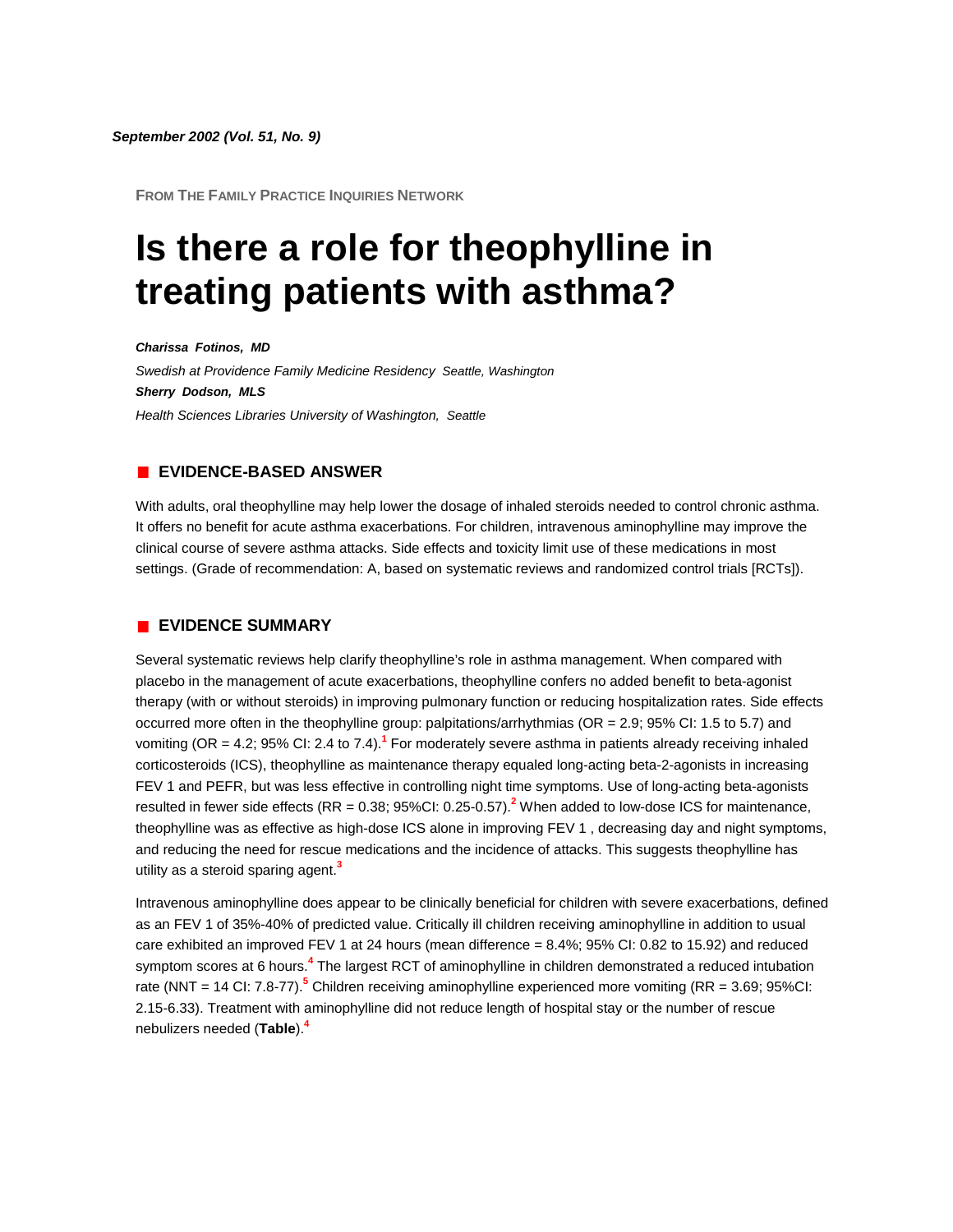## **Theophylline use in asthma**

|                                                        | <b>Adults</b>                                                                                                                                               | <b>Children</b>                                                                                                                           |
|--------------------------------------------------------|-------------------------------------------------------------------------------------------------------------------------------------------------------------|-------------------------------------------------------------------------------------------------------------------------------------------|
| Acute<br>Treatment                                     | No added benefit to<br>corticosteroids and beta-<br>agonist therapy; increased GI<br>and cardiac side effects.                                              | 24 hours of IV<br>aminophylline improves<br>symptom scores without<br>reducing LOS or nebulizer<br>requirements; may reduce<br>intubation |
| Maintenance Therapy                                    |                                                                                                                                                             |                                                                                                                                           |
| Mild                                                   | No clinical benefit                                                                                                                                         | Not recommended                                                                                                                           |
| Moderate                                               | Performs worse than long-<br>acting beta-agonists and has<br>more side effects; may limit<br>the need for high-dose ICS if<br>not using long beta agonists. | No advantage over long-<br>acting beta agonists when<br>added to ICS. More side<br>effects                                                |
| Severe                                                 | Same for moderate; does not<br>limit the need for oral<br>corticosteroids in this setting.                                                                  | Same as moderate                                                                                                                          |
| $LOS = length of stay; ICS = inhaled corticosteroids.$ |                                                                                                                                                             |                                                                                                                                           |

## **RECOMMENDATIONS FROM OTHERS**

Three evidence-supported guidelines concur that theophylline has a limited role as maintenance therapy for moderate-to-severe persistent asthma when symptom control with ICS alone is not adequate. Much stronger evidence supports the use of long-acting beta-2-agonists or leukotriene modifiers in this settin[g.](http://www.jfponline.com/Pages.asp?AID=1279&issue=September_2002&UID=#bib6)**<sup>6</sup>**-**[8](http://www.jfponline.com/Pages.asp?AID=1279&issue=September_2002&UID=#bib8)** The guidelines do not recommend using theophylline to treat acute asthma exacerbations; nor do they address using theophylline in children.

Read a Clinical Commentary by M. Lee Chambliss, MD, MSPH, at **[www.fpin.org](http://www.fpin.org/)**.

## REFERENCES

- 1. Wilson AJ, Gibson, PG, Coughlan J. The Cochrane Library, Issue 2, 2002. Oxford: Update Software.
- 2. Parameswaran K, Belda J, Rowe BH. The Cochrane Library, Issue 2, 2002. Oxford: Update Software.
- 3. Evans DJ, Taylor DA, Zetterstrom O , et al. N Engl J Med 1997;337:1412–8.
- 4. Mitra A, Bassler D, Ducharme FM. The Cochrane Library, Issue 2, 2002. Oxford: Update Software.
- 5. Yung M, South M. Arch Dis Child 1998;79:405–410.
- 6. Management of Chronic Asthma.Evidence Report/Technology Assessment. Number 44. AHQR Publication Number 01-E043, September 2001.
- 7. Global Initiative for Asthma, National Heart, Lung and Blood Institute, (U.S.)/World Health Organization. 1995 Jan (revised 1998).